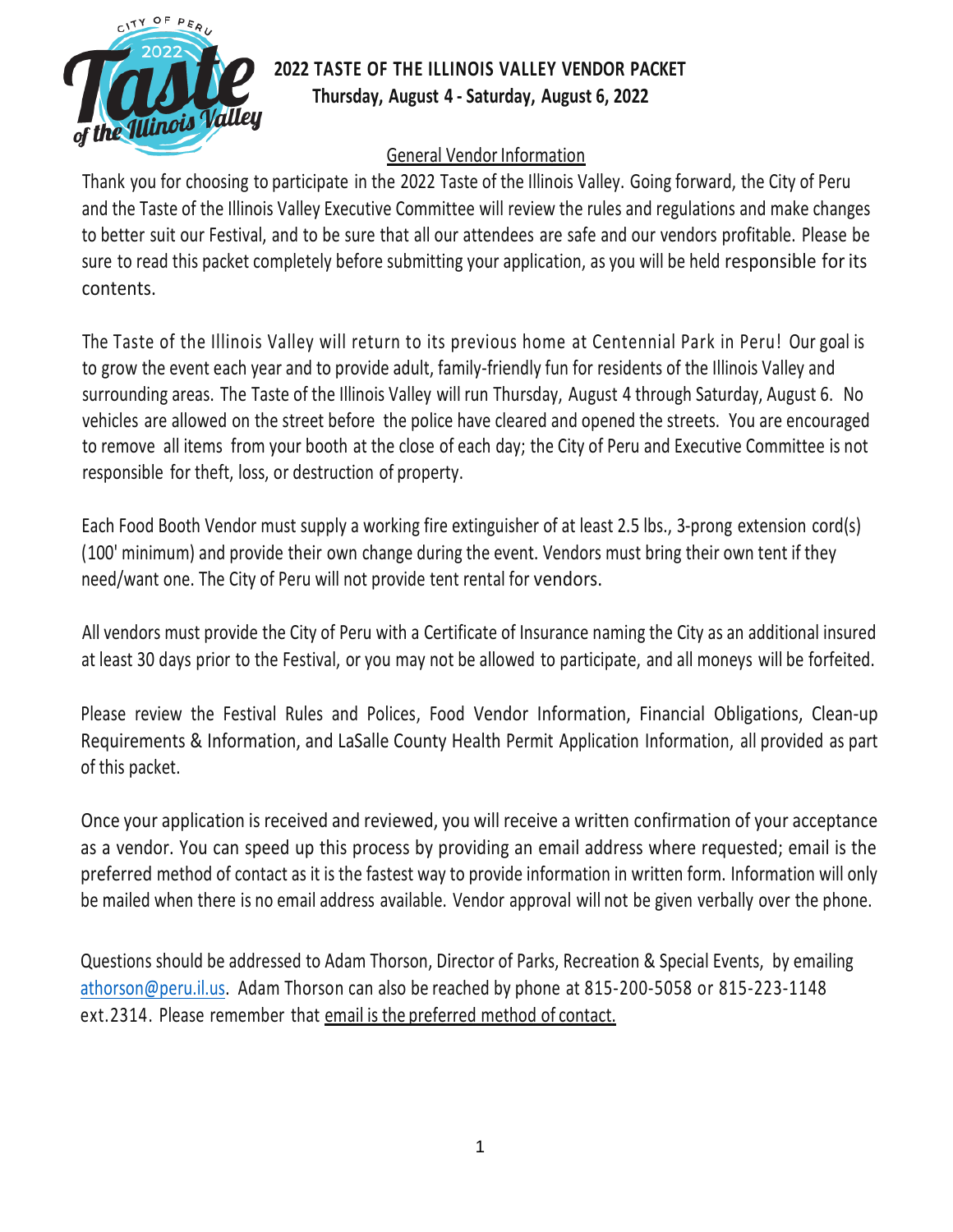## **Food Vendor Information**

• Arrival and Setup: Thursday, August  $4<sup>th</sup>$  between 11am – 3pm. Committee members will be on hand to assist you when you arrive. **Under no circumstances will vendors be allowed access to the Festival grounds after closing hours. Members of the Peru Police Department will strictly enforce this rule and are authorized to make zero exceptions.** Be sure to complete the electricity and space needs portion of the application completely to ensure your needs are met upon arrival. Failure to indicate your needs may delay your setup and we may not be able to accommodate you.

## • **Vendor Fees: (3 day/night prices)**

**For Profit Business: 10 x 20 Booth -**

**\$75**

- All beverages on Festival grounds must be served in plastic, foam, or paper containers. The event committee shall award and control the sale of all beverages. No sale of alcoholic beverages will be allowed outside of the beer garden.
- D. Cleanup Fee: Cleanup of Festival grounds is the responsibility of every participant. Each participating vendor must submit a **\$100 cleanup deposit check,** with a note in the memo field "Event Clean Up", with its application. Shortly after the close of the Festival each day, a representative of the City of Peru will check each booth and ensure the area has been properly cleaned. **The City of Peru clean-up crew is NOT responsible for your area.** If the area has been maintained each day, pending final inspection on Saturday evening, the original cleanup check will be returned. **All trash generated by your booth must be placed in one of the dumpsters provided, not in the trash cans located on Festival Grounds. Any vendor dumping trash in the trash cans will forfeit the cleanup check.**

Applications should be submitted **to City of Peru 1901 4th St. 61354 – Attn: Adam Thorson, Director of Parks, Recreation & Special Events**

Thank you for your interest in The Taste of the Illinois Valley. We look forward to seeing you!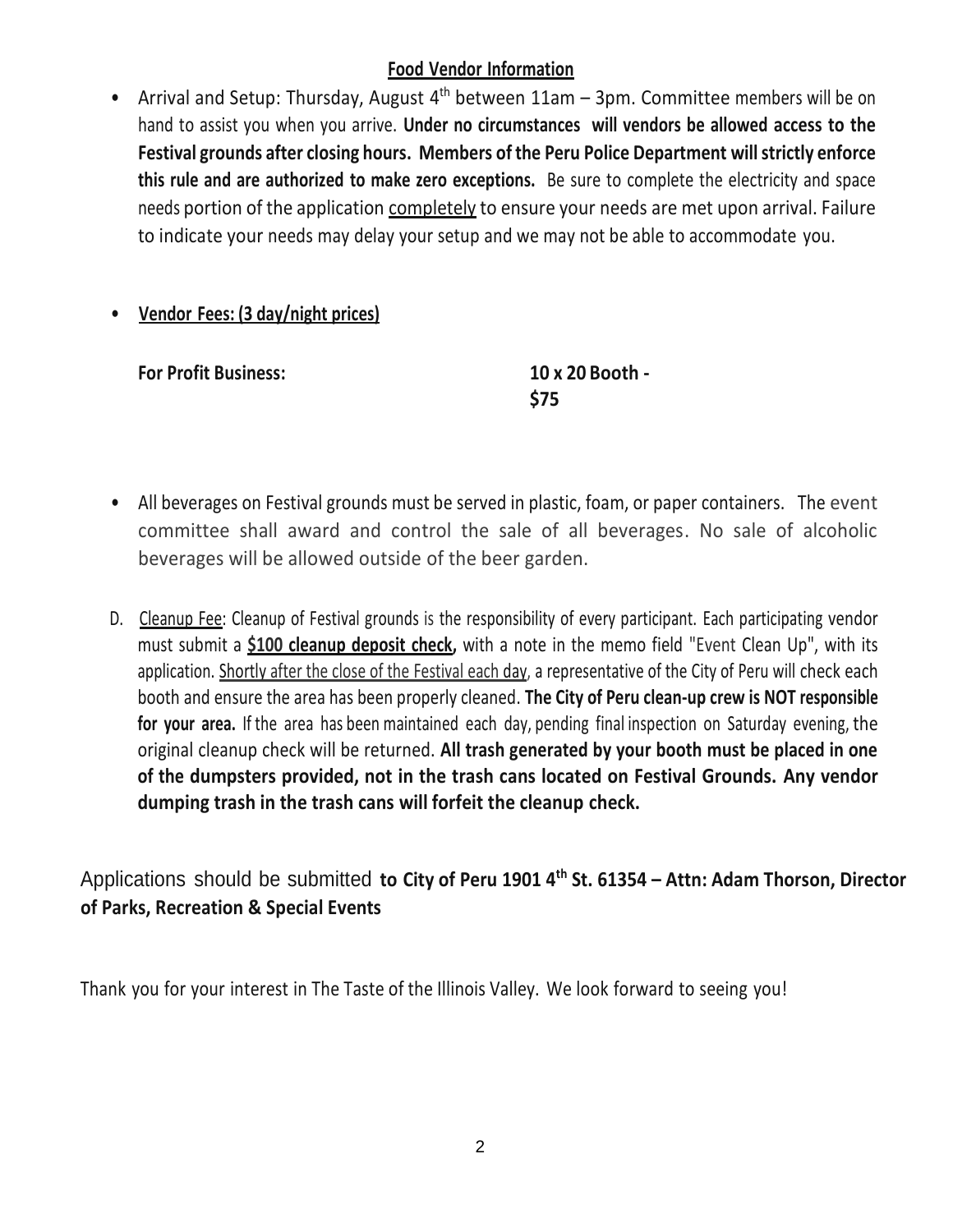## *2022 TASTE OF THE ILLINOIS VALLEY FOOD VENDOR APPLICATION PACKET*

Your packet should include the following information: missing items can be obtained by downloading from www.peru.il.us or by emailing your request to: Adam Thorson at [athorson@peru.il.us](mailto:athorson@peru.il.us)

- 1. Rules, Regulations and Policies--including fees and Festival dates and hours.
- 2. Vendor Application Form
- 3. Food/Beverage/Electricity& Space Needs Information Sheet
- 4. Activity Indemnification Agreement
- 5. LaSalle County Health Department Temporary Food Service Permit Application
- 6. LaSalle County Health Department Checklist

\*\*\*\*\*\*\*\*\*\*\*\*\*\*\*\*\*\*\*\*\*\*\*\*\*\*\*\*\*\*\*\*\*\*\*\*\*\*\*\*\*\*\*\*\*\*\*\*\*\*\*

Return completed application packets to:

City of Peru, Taste of the Illinois Valley FOOD VENDOR, 1901 4th St., Peru, **IL** 61354 Or email to

[athorson@peru.il.us](mailto:athorson@peru.il.us)

\*\*\*\*\*\*\*\*\*\*\*\*\*\*\*\*\*\*\*\*\*\*\*\*\*\*\*\*\*\*\*\*\*\*\*\*\*\*\*\*\*\*\*\*\*\*\*\*\*\*\*\*

Please complete the following and include this coversheet with application. **Failure to include the items below will result in delay or denial of your application.**

[ ]□ 2022 Vendor Registration Form Included

[ ]□ Food/Beverage/Electricity & Space Needs Information Sheet Included

[ ]□ Taste of the Illinois Valley Activity Indemnification Agreement Included

[ ]□Proof of Insurance Included

[ ]□ Check for Entry Fee: Check Number Amount of Check: \_\_\$75\_\_

[ ]□ Separate Check for Clean Up Deposit Included: Check Number:\_\_\_\_\_\_\_\_ Amount of Check **\$100.00**

**NOTE: FOOD AND BEVERAGE VENDORS Return** *LaSalle County Health Department Temporary Food Service Permit Application*  **DIRECTLY to the LaSalle County Health Department at the address noted on the form. DO NOT INCLUDE THE HEALTH DEPARTMENT FORM WITH YOUR VENDOR APPLICATION.**

*I have read, understand, and agree to the 2022 Rules, Regulations and Policies noted herein.*

Printed Name of Authorized Contact Person: Phone: \_

Signature: \_\_\_\_\_\_\_\_\_\_\_\_\_\_\_\_\_\_\_\_\_\_\_\_\_\_\_\_\_\_\_\_\_\_\_\_\_\_\_\_\_\_\_\_\_\_\_

DO NOT WRITE BELOW THIS LINE. FOR OFFICE USE ONLY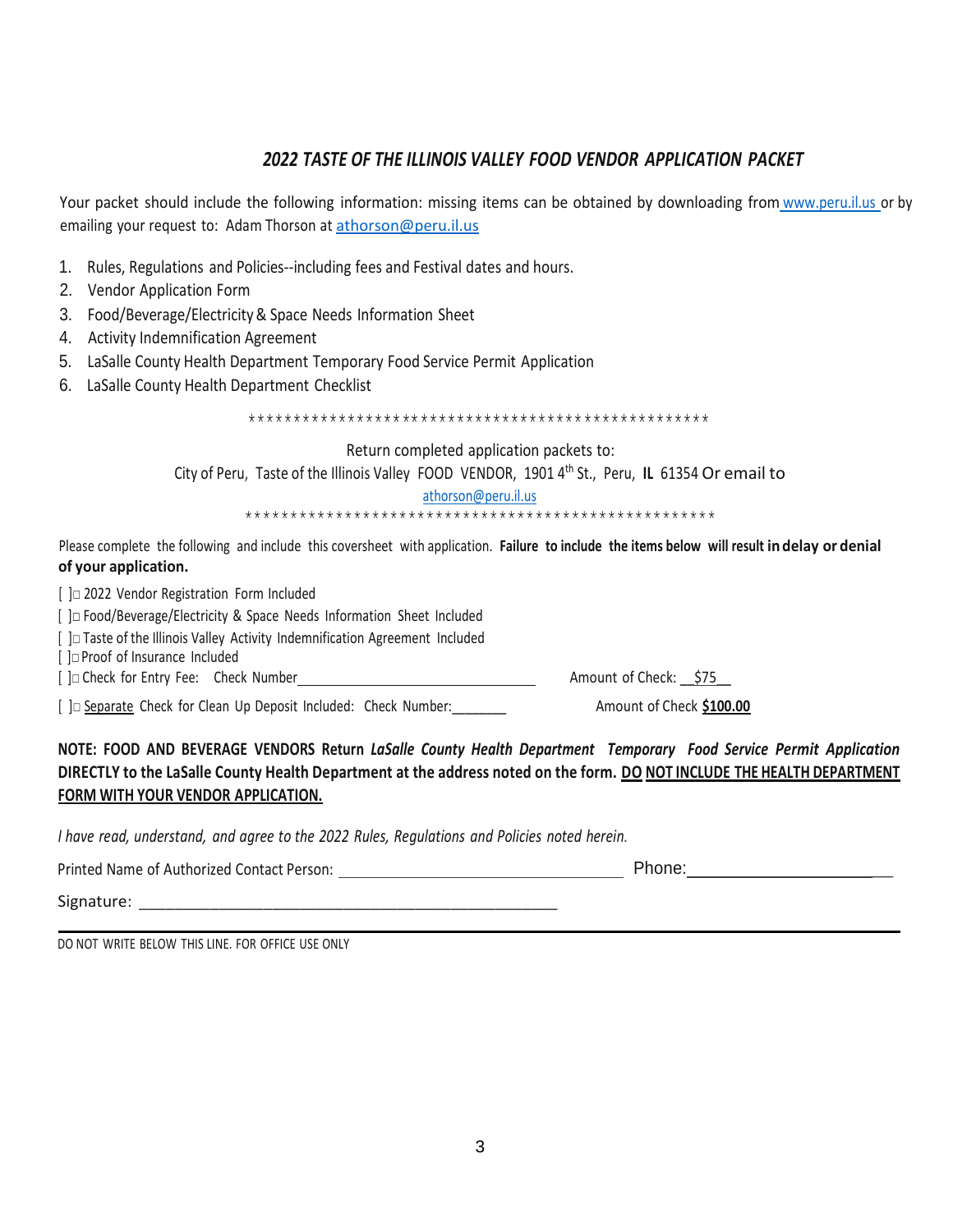### **2022 Taste of the Illinois Valley Rules, Regulations and Policies**

- **1.** The Taste of the Illinois Valley Executive Committee is the approving entity regarding the Event and its activities, and all decisions made by the individuals representing this organization shall be considered final.
- **2.** The Taste of the Illinois Valley Executive Committee reserves the right to refuse any application, and to limit, reject or alter booth decorations and displays. **Preference will be given to vendors located in the Illinois Valley.**
- **3.** The use of freestanding advertising or the distribution of marketing materials must be pre-approved by the Executive Committee. Unapproved activities will be immediately terminated by the Committee. Organizations, businesses, politicians, and individuals receiving approval to distribute promotional materials or literature are responsible for cleanup of any litter created by discard of said materials.
- **4.** The LaSalle County Temporary Food Service Permit must be obtained directly from LaSalle County and must always be displayed in the booths during the Event.
- **5.** The Executive Committee reserves the right to award and control the sale of all beverages. This includes alcoholic beverages, soft drinks, and bottled water.
- **6.** To avoid accidents with cans or bottles, all beverages on the grounds of the Event must be served in plastic, foam, or paper containers. No glass of any kind is permitted.
- **7.** Participating vendors are responsible for any theft, loss, or destruction of property from their booths. Participants are encouraged to remove all items from their booths at the close of each day. Site will be patrolled by Peru Police Officers.
- **8.** All electrical needs must be requested on the form provided in the application packet. Due to limited availability of electrical power on 13<sup>th</sup> Street, additional electrical appliances (radios, coffee pots, etc.) are not permitted in the booths without prior approval. 110v electric located; 220v AVAILABLE. Generators must be approved by Festival committee with this application. Vendor to supply 100' extension cords.
- **9.** Each booth must supply an ABC fire extinguisher of at least 2 ½ pounds.
- **10.** Participating organizations/Vendors are responsible for obtaining their own change during the Festival.
- **11.** Every participant contributes to the continuation of the Taste of the Illinois Valley. A portion of your booth fee is used by the Executive Committee for entertainment, prizes, promotions, publicity, decorations, clean-up, security, and other expenses necessary to stage a safe, successful event.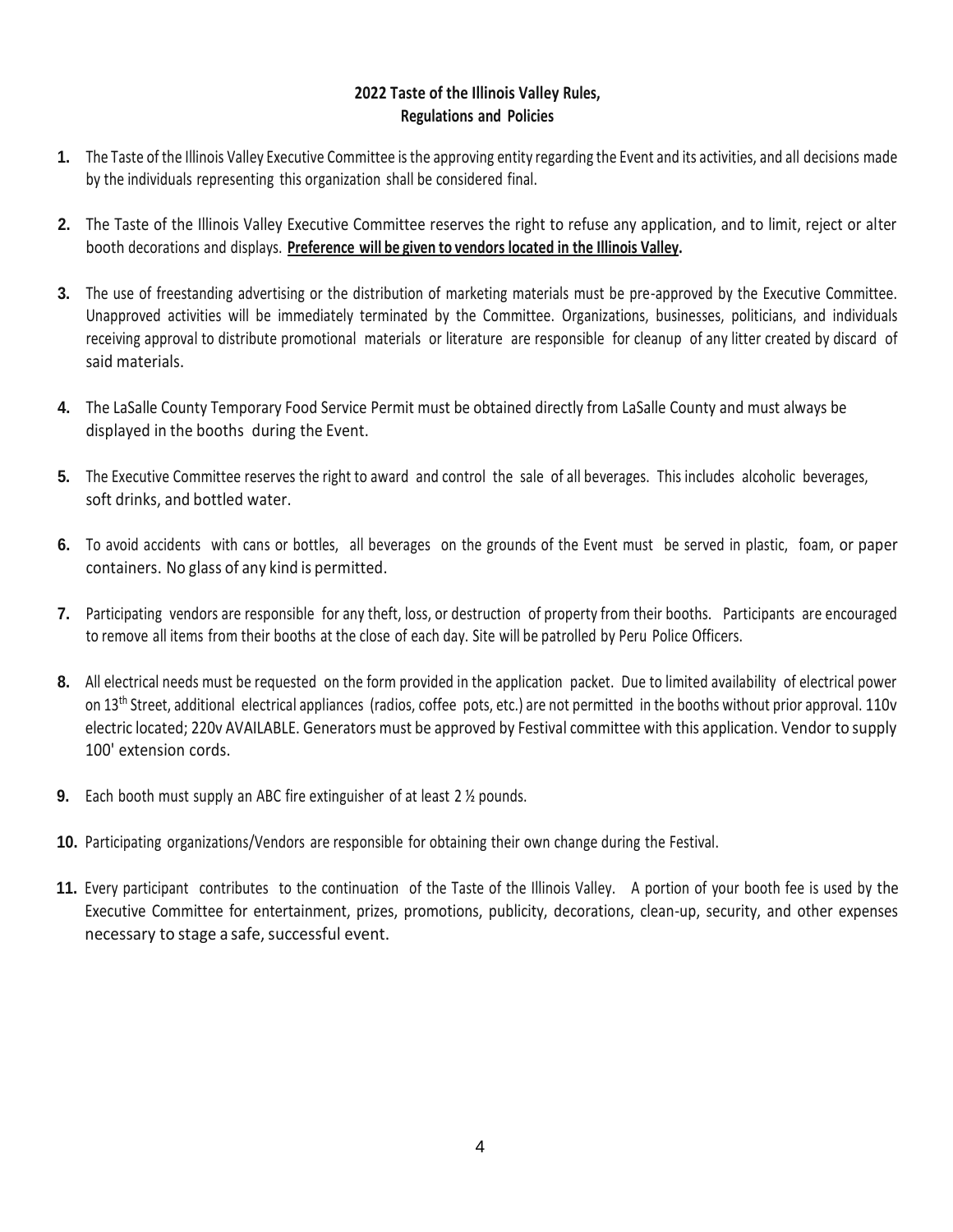# **2022 Taste of the Illinois Valley FOOD VENDOR APPLICATION**

Late submittals *may* be considered but will likely be severely restricted on the sale of food items of choice. Participation in recent festivals does not guarantee acceptance for this year.

ALL APPLICATIONS MUST BE COMPLETED IN FULL AND MUST INCLUDE ALL REQUIRED DOCUMENTS AS NOTED ON THE COVER SHEET. FAILURE TO DO SO WILL RESULT IN DELAY OR DENIAL OF YOUR APPLICATION.

City of Peru, Taste of the Illinois Valley Food Vendors, 1901 4th St. Peru, IL 61354

If you have any questions, please contact Adam Thorson at [athorson@peru.il.us](mailto:athorson@peru.il.us)

### **PLEASE TYPE OR PRINT CLEARLY:**

| PLEASE CHECK ONE:                                                                                                                                                                                  |                                                                                                                 |  |                                                            |                                    |  |  |
|----------------------------------------------------------------------------------------------------------------------------------------------------------------------------------------------------|-----------------------------------------------------------------------------------------------------------------|--|------------------------------------------------------------|------------------------------------|--|--|
|                                                                                                                                                                                                    |                                                                                                                 |  |                                                            |                                    |  |  |
|                                                                                                                                                                                                    |                                                                                                                 |  |                                                            |                                    |  |  |
|                                                                                                                                                                                                    |                                                                                                                 |  |                                                            |                                    |  |  |
| Did your organization/business have a booth in a previous Taste of the Illinois Valley? If yes, list years attended:<br>Exclusive sale of any one food item is not guaranteed. Please see rule #2. |                                                                                                                 |  |                                                            |                                    |  |  |
| Space Requested: ______________                                                                                                                                                                    | 10 x 20 Full                                                                                                    |  | Location is not guaranteed from year to year!              |                                    |  |  |
| Own Tent/Trailer Size: x                                                                                                                                                                           |                                                                                                                 |  | Please attach a photo of portable tent, booth, or trailer. |                                    |  |  |
|                                                                                                                                                                                                    |                                                                                                                 |  |                                                            |                                    |  |  |
| recommended to bring back-up generators approved by committee in advance.<br>Check# 1-Payable to "Taste of the Illinois Valley" Amount Enclosed:                                                   |                                                                                                                 |  |                                                            |                                    |  |  |
| Entry Fee: See Above                                                                                                                                                                               | the contract of the contract of the contract of the contract of the contract of the contract of the contract of |  |                                                            |                                    |  |  |
| Total Amount Check #1:                                                                                                                                                                             |                                                                                                                 |  |                                                            |                                    |  |  |
| Check #2-Pay able to Taste of the Illinois Valley Clean-up<br>Clean Up Deposit (Refundable)                                                                                                        |                                                                                                                 |  |                                                            | <b>Amount Enclosed</b><br>\$100.00 |  |  |
| Signature of Contact Person Listed Above:                                                                                                                                                          |                                                                                                                 |  |                                                            |                                    |  |  |
|                                                                                                                                                                                                    | Date:                                                                                                           |  |                                                            |                                    |  |  |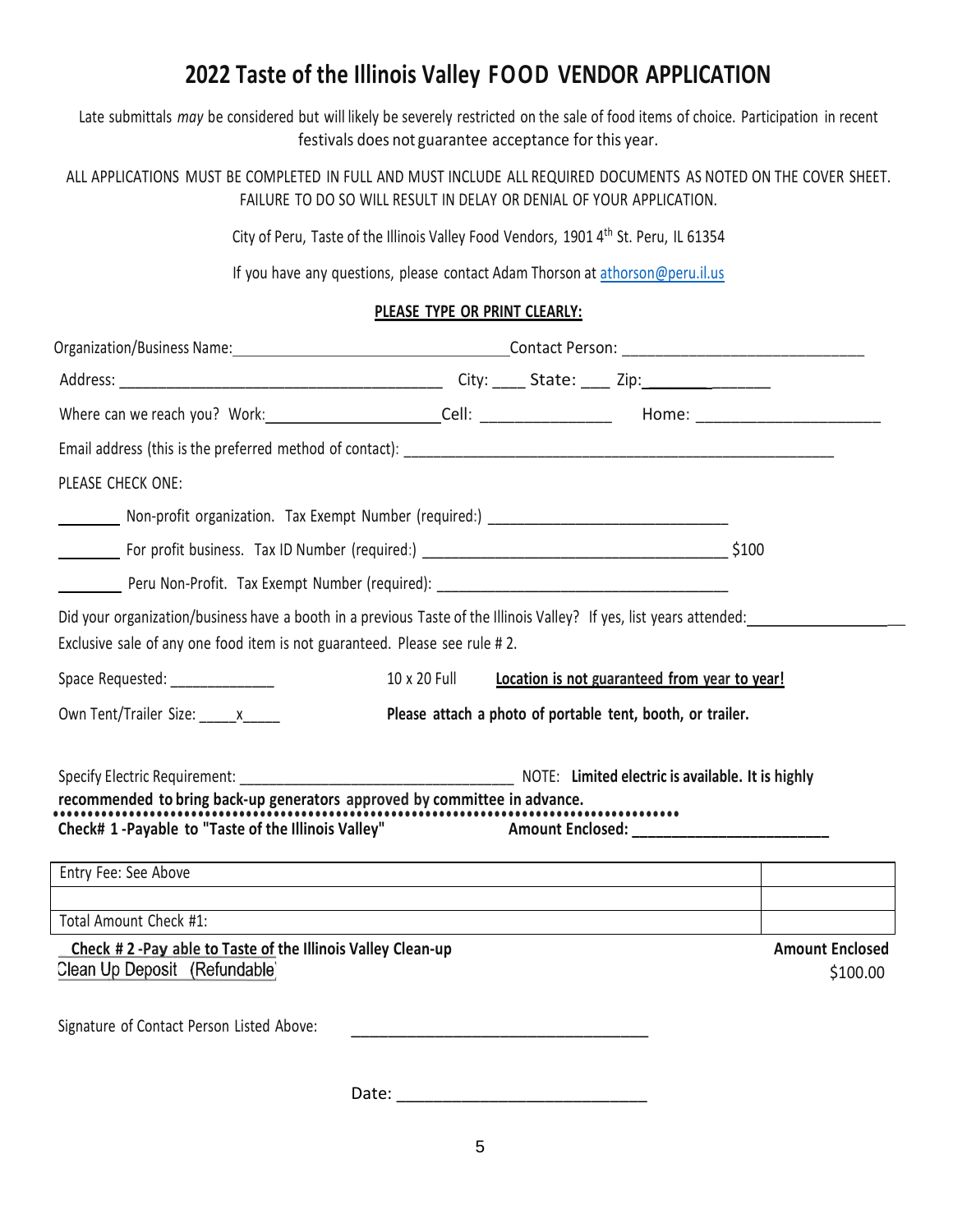# **2022 TASTE OF THE ILLINOIS VALLEY FOOD/BEVERAGE/ELECTRICITY & SPACE NEEDS**

## **INFORMATION SHEET**

Organization/Business Name: 1988. Name: 2008. The Contact Person: 2008. Contact Person: 2008. The Contact Person: 2008. The Contact Person: 2008. The Contact Person: 2008. The Contact Person: 2008. Contact Person: 2008. Th

|                                         | SECTION ONE: MENU ITEMS. ALL ITEMS REQUESTED MUST BE LISTED. Menus may be included for information only, not for the purpose of requesting menu items. |                                                   |                                                                                      |  |  |  |  |  |
|-----------------------------------------|--------------------------------------------------------------------------------------------------------------------------------------------------------|---------------------------------------------------|--------------------------------------------------------------------------------------|--|--|--|--|--|
| ITEM AND DESCRIPTION:                   | PORTION SIZE & PRICE:                                                                                                                                  | PREPARATION METHOD: (fryer, roaster, grill, etc.) | METHOD OF KEEPIING FOOD HOT/COLD: (ice<br>chest, refrigerator, roaster, grill, etc.) |  |  |  |  |  |
| ITEM AND DESCRIPTION:                   | PORTION SIZE & PRICE:                                                                                                                                  | PREPARATION METHOD: (fryer, roaster, grill, etc.) | METHOD OF KEEPIING FOOD HOT/COLD: (ice<br>chest, refrigerator, roaster, grill, etc.) |  |  |  |  |  |
| <b>ITEM AND DESCRIPTION</b>             | PORTION SIZE & PRICE:                                                                                                                                  | PREPARATION METHOD: (fryer, roaster, grill, etc.) | METHOD OF KEEPIING FOOD HOT/COLD: (ice<br>chest, refrigerator, roaster, grill, etc.) |  |  |  |  |  |
| <b>ITEM AND DESCRIPTION</b>             | PORTION SIZE & PRICE:                                                                                                                                  | PREPARATION METHOD: (fryer, roaster, grill, etc.) | METHOD OF KEEPIING FOOD HOT/COLD: (ice<br>chest, refrigerator, roaster, grill, etc.) |  |  |  |  |  |
| ITEM AND DESCRIPTION:                   | PORTION SIZE & PRICE:                                                                                                                                  | PREPARATION METHOD: (fryer, roaster, grill, etc.) | METHOD OF KEEPIING FOOD HOT/COLD: (ice<br>chest, refrigerator, roaster, grill, etc.) |  |  |  |  |  |
| ITEM AND DESCRIPTION:                   | PORTION SIZE & PRICE:                                                                                                                                  | PREPARATION METHOD: (fryer, roaster, grill, etc.) | METHOD OF KEEPIING FOOD HOT/COLD: (ice<br>chest, refrigerator, roaster, grill, etc.) |  |  |  |  |  |
| ALTERNATE OR ADDITIONAL ITEM REQUESTED: | PORTION SIZE & PRICE:                                                                                                                                  | PREPARATION METHOD: (fryer, roaster, grill, etc.) | METHOD OF KEEPIING FOOD HOT/COLD: (ice<br>chest, refrigerator, roaster, grill, etc.) |  |  |  |  |  |
| ALTERNATE OR ADDITIONAL ITEM REQUESTED: | PORTION SIZE & PRICE:                                                                                                                                  | PREPARATION METHOD: (fryer, roaster, grill, etc.) | METHOD OF KEEPIING FOOD HOT/COLD: (ice<br>chest, refrigerator, roaster, grill, etc.) |  |  |  |  |  |
| ALTERNATE OR ADDITIONAL ITEM REQUESTED: | PORTION SIZE & PRICE:                                                                                                                                  | PREPARATION METHOD: (fryer, roaster, grill, etc.) | METHOD OF KEEPIING FOOD HOT/COLD: (ice<br>chest, refrigerator, roaster, grill, etc.) |  |  |  |  |  |
| ALTERNATE OR ADDITIONAL ITEM REQUESTED: | PORTION SIZE & PRICE:                                                                                                                                  | PREPARATION METHOD: (fryer, roaster, grill, etc.) | METHOD OF KEEPIING FOOD HOT/COLD: (ice<br>chest, refrigerator, roaster, grill, etc.) |  |  |  |  |  |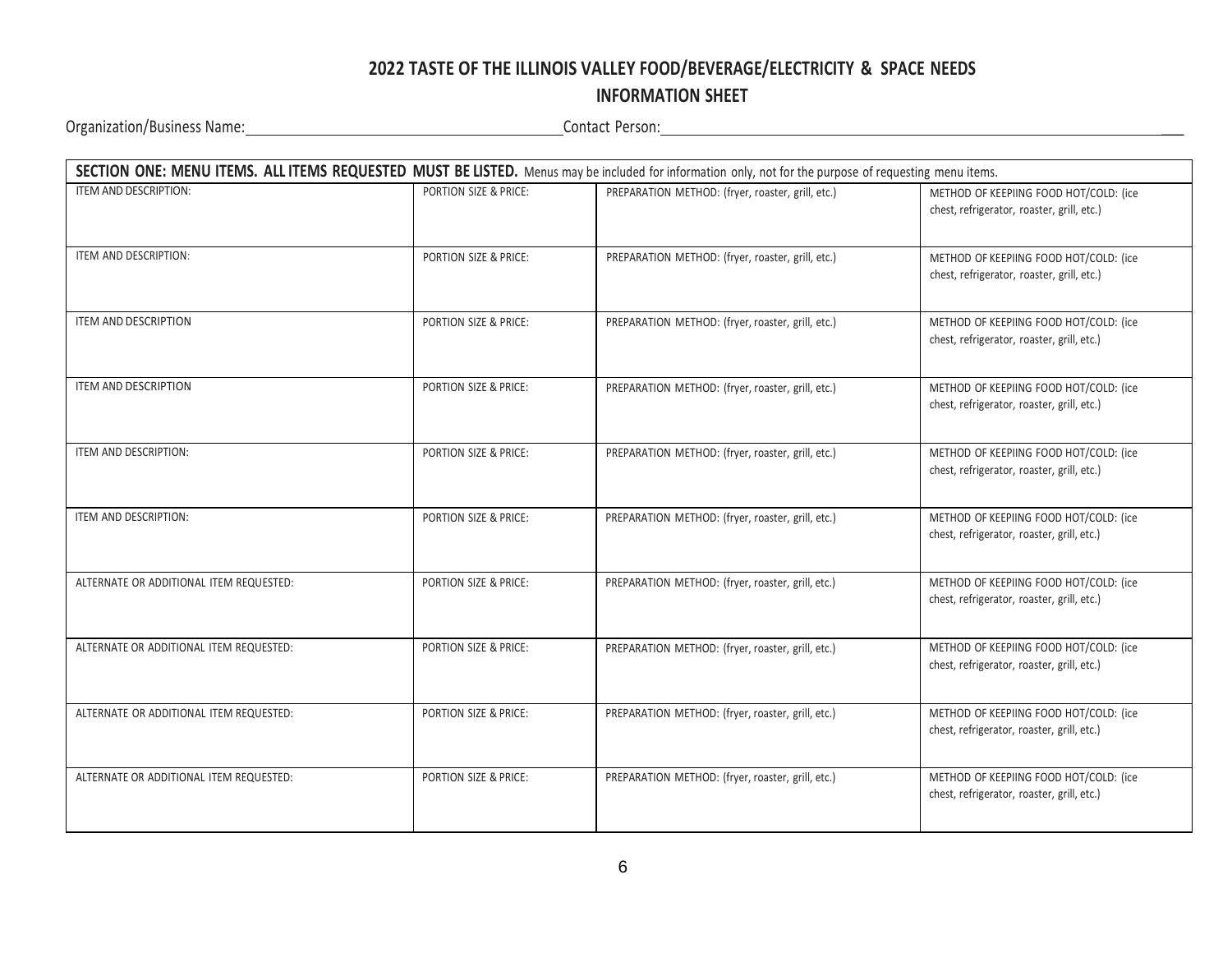| SECTION TWO: OFF-SITE FOOD PREPARATION Please complete if any food item is prepared off site.                                                                        |          |                                        |                                      |                  |  |  |  |
|----------------------------------------------------------------------------------------------------------------------------------------------------------------------|----------|----------------------------------------|--------------------------------------|------------------|--|--|--|
| Location of Off-Site Food Preparation: Name of                                                                                                                       |          | Contact Person at Establishment: Phone |                                      |                  |  |  |  |
| Establishment:                                                                                                                                                       |          |                                        |                                      |                  |  |  |  |
|                                                                                                                                                                      |          |                                        | Number:                              |                  |  |  |  |
| Address:                                                                                                                                                             |          |                                        |                                      |                  |  |  |  |
|                                                                                                                                                                      |          |                                        |                                      |                  |  |  |  |
|                                                                                                                                                                      |          |                                        |                                      |                  |  |  |  |
| List of Items Prepared Off Site                                                                                                                                      |          |                                        | Method of Preparation and Transport: |                  |  |  |  |
|                                                                                                                                                                      |          |                                        |                                      |                  |  |  |  |
|                                                                                                                                                                      |          |                                        |                                      |                  |  |  |  |
|                                                                                                                                                                      |          |                                        |                                      |                  |  |  |  |
|                                                                                                                                                                      |          |                                        |                                      |                  |  |  |  |
| SECTION THREE: ELECTRICITY & SPACE NEEDS Please list the electrical equipment you wish to use below (please be specific). Because electrical power is limited on the |          |                                        |                                      |                  |  |  |  |
| Festival grounds, we ask each vendor that requires electricity to limit needs to 30 amps, or -110/220 volts. The power source will be within 100 feet of             |          |                                        |                                      |                  |  |  |  |
| your tent. You will have to supply enough cord to reach that point.                                                                                                  |          |                                        |                                      |                  |  |  |  |
| List All Electrical Equipment to be Used:                                                                                                                            | Voltage: | Additional Space Needs:                |                                      | SPECIAL REQUESTS |  |  |  |
| Example: Refrigerator                                                                                                                                                | 110/220/ | None                                   |                                      |                  |  |  |  |
|                                                                                                                                                                      | 240      |                                        |                                      |                  |  |  |  |
|                                                                                                                                                                      |          |                                        |                                      |                  |  |  |  |
|                                                                                                                                                                      |          |                                        |                                      |                  |  |  |  |
|                                                                                                                                                                      |          |                                        |                                      |                  |  |  |  |
|                                                                                                                                                                      |          |                                        |                                      |                  |  |  |  |
|                                                                                                                                                                      |          |                                        |                                      |                  |  |  |  |
|                                                                                                                                                                      |          |                                        |                                      |                  |  |  |  |
|                                                                                                                                                                      |          |                                        |                                      |                  |  |  |  |
|                                                                                                                                                                      |          |                                        |                                      |                  |  |  |  |
|                                                                                                                                                                      |          |                                        |                                      |                  |  |  |  |
| List any grills/trailers, etc. to be parked at your                                                                                                                  |          |                                        |                                      |                  |  |  |  |
|                                                                                                                                                                      | Size:    |                                        |                                      |                  |  |  |  |
| booth and attach photo.                                                                                                                                              |          |                                        |                                      |                  |  |  |  |
|                                                                                                                                                                      |          |                                        |                                      |                  |  |  |  |
|                                                                                                                                                                      |          |                                        |                                      |                  |  |  |  |
|                                                                                                                                                                      |          |                                        |                                      |                  |  |  |  |
|                                                                                                                                                                      |          |                                        |                                      |                  |  |  |  |
|                                                                                                                                                                      |          |                                        |                                      |                  |  |  |  |
|                                                                                                                                                                      |          |                                        |                                      |                  |  |  |  |

Do you need a continuous supply of water?  $Yes$  No \_\_